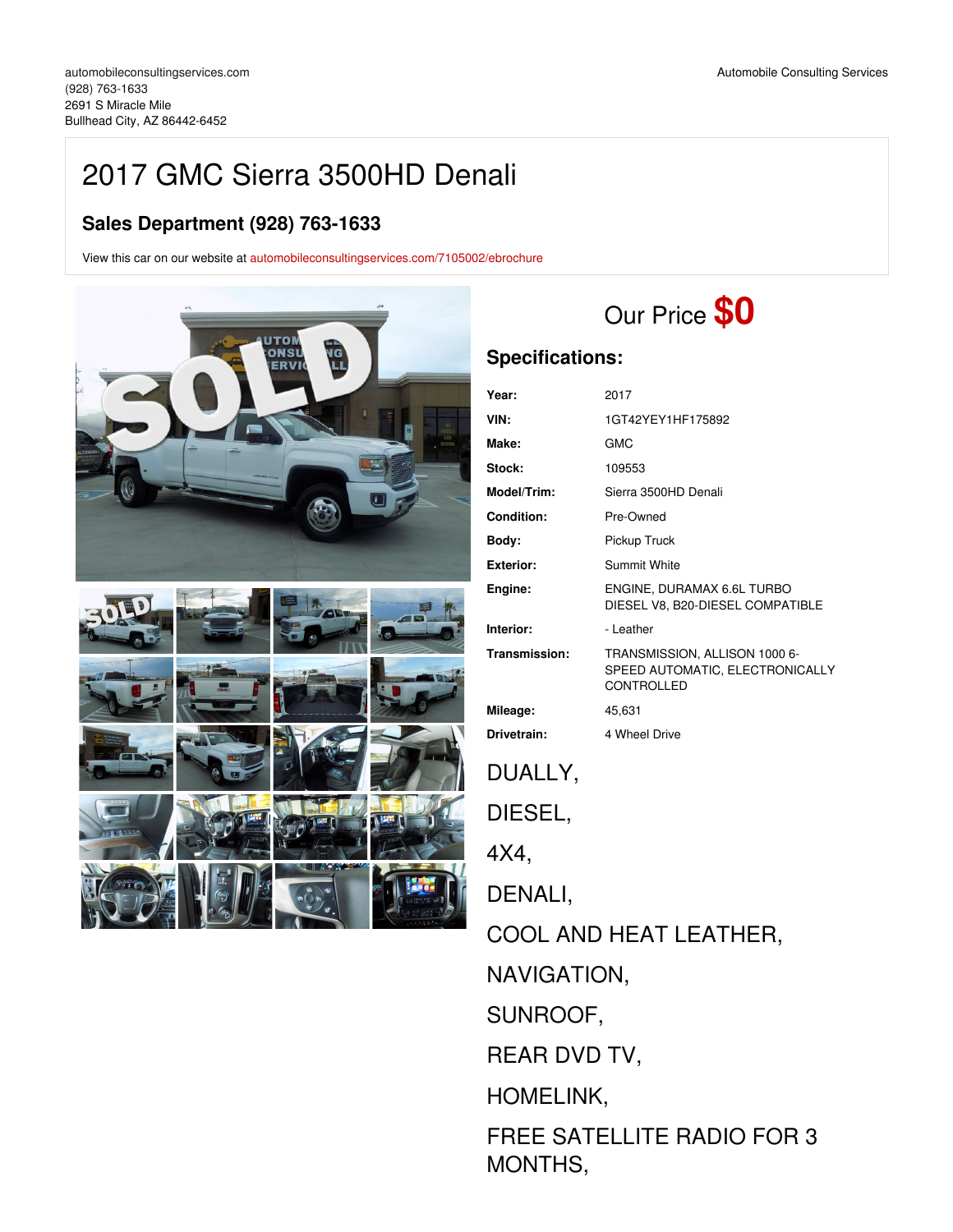APPLE PLAY, ANDROID AUTO, AND SO MUCH MORE!!! HARD TO FIND TRUCK, CALL TODAY 928-763-1633, TRADES WELCOME, LOWEST FINANCE RATES, NO HIDDEN FEES

#### 2017 GMC Sierra 3500HD Denali

Automobile Consulting Services - (928) 763-1633 - View this car on our website a[tautomobileconsultingservices.com/7105002/ebrochure](https://automobileconsultingservices.com/vehicle/7105002/2017-gmc-sierra-3500hd-denali-bullhead-city-az-86442-6452/7105002/ebrochure)



#### 2017 GMC Sierra 3500HD Denali

Automobile Consulting Services - (928) 763-1633 - View this car on our website a[tautomobileconsultingservices.com/7105002/ebrochure](https://automobileconsultingservices.com/vehicle/7105002/2017-gmc-sierra-3500hd-denali-bullhead-city-az-86442-6452/7105002/ebrochure)

## **Installed Options**

#### **Interior**

- Air conditioning, dual-zone automatic climate control
- Assist handle, front passenger and driver on A-pillars
- Console, floor mounted with cup holders, cell phone storage, power cord management,

hanging file holder capability and (K4C) wireless charging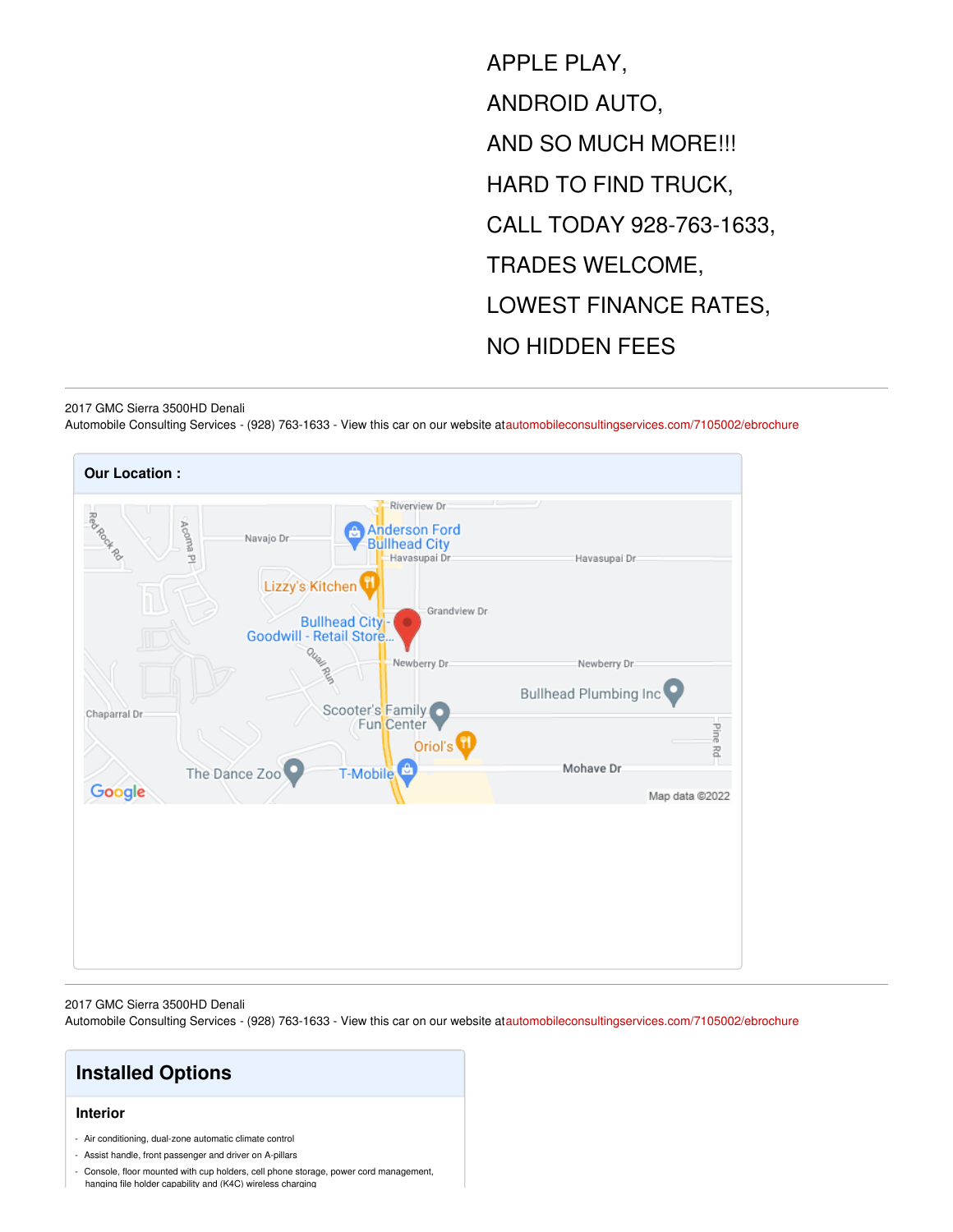- hanging file holder capability and (K4C) wireless charging
- Cruise control, steering wheel-mounted- Defogger, rear-window electric
- Display, customizable driver display, 8" multi-color configurable- Door locks, power
- Floor covering, color-keyed carpeting
- Floor mats, color-keyed carpeted first and second row
- Instrumentation, 6-gauge cluster featuring speedometer, fuel level, engine temperature, tachometer, voltage and oil pressure
- Mirror, inside rearview auto-dimming
- OnStar with 4G LTE and built-in Wi-Fi hotspot connects to the Internet at 4G LTE speeds; includes OnStar Data Trial for 3 months or 3GB (whichever comes first) (Visit www.onstar.com for coverage map, details and system limitations. Services vary by model. OnStar acts as a link to existing emergency service providers. Not all vehicles may transmit all crash data. Available Wi-Fi requires compatible mobile device, active OnStar service and data plan. Data plans provided by AT&T.)
- Pedals, power-adjustable- Power outlet, 110-volt AC- Remote Keyless Entry
- Remote vehicle starter system- Seat trim, Leather-appointed front seats
- Seat, rear 60/40 folding bench (folds up), 3-passenger (includes child seat top tether anchor)
- Seating, heated and ventilated perforated leather-appointed front bucket
- Seats, front full-feature leather-appointed bucket with (KA1) heated seat cushions and seat backs. Includes 12-way power driver and front passenger seat adjusters, including 4-way power lumbar control, 2-position driver memory, adjustable head restraints, (D07) floor console and storage pockets and (K4C) wireless charging
- Steering column, manual Tilt-Wheel and telescoping- Steering wheel audio controls
- Steering wheel, heated, leather wrapped with audio and cruise controls
- Theft-deterrent system, unauthorized entry
- Universal Home Remote (Not included when (VYU) Snow Plow Prep Package is ordered.)
- Visors, driver and front passenger illuminated vanity mirrors
- Windows, power with driver express up and down and express down on all other windows

#### **Exterior**

- Bed Liner, Spray-on Pickup box bed liner consisting of high pressure, chemically bonded, sprayed-on polyurea & polyurethane liner formulation. Liner is permanently bonded to the truck bed providing a water tight seal. Includes embossed Denali logo on front bed wall. The textured, non-skid surface is black in color and robotically applied. Spray-on liner covers entire bed interior surface below side rails, including tailgate, front box top rail, gage hole plugs and lower tie down loops. (Not available with (VZX) bed liner, LPO.)
- Bumper, front, body-color- Bumper, rear body-color with bumper CornerSteps
- Cargo ties downs (4), movable upper- CornerStep, rear bumper- Door handles, chrome
- Fog lamps, front, halogen- Glass, deep-tinted
- Headlamps, high intensity discharge (HID) projector-beam with GMC signature LED lighting
- LED Lighting, cargo box with switch on center switch bank
- LPO, Assist steps, chromed tubular, 6" rectangular (dealer-installed) (May be substituted with (VXJ) assist steps, LPO. (VXH) is deleted when (VXJ) assist steps, LPO is specified.)
- Lamps, cargo area, cab mounted with switch on center switch bank
- Mirrors, outside heated power-adjustable vertical trailering, memory equipped, upper glass, power-folding and manual extending, chrome. Includes integrated turn signal indicators, consisting of 51 square inch flat mirror surface positioned over a 24.5 square inch convex mirror surface with a common head and lower convex spotter glass (convex glass is not heated and not power-adjustable) and addition of Auxiliary cargo lamp for backing up (helps to see trailer when backing up with a trailer) and amber auxiliary clearance lamp
- Moldings, bodyside, chrome- Remote Locking Tailgate
- Tailgate and bed rail protection caps, top Tailgate, EZ-Lift and Lower
- Tire carrier lock keyed cylinder lock that utilizes same key as ignition and door
- Tire, spare LT265/70R18E all-season, blackwall (Requires single rear wheels.)
- Tires, LT265/70R18E all-season, blackwall (Requires single rear wheels.)
- Wheel, 18" x 8" (45.7 cm x 20.3 cm) full-size, steel spare. Spare not included with (ZW9) pickup box delete unless a spare tire is ordered. (Requires 18" wheels and tires and single rear wheels. Included with (E63) Pickup Box. Available to order when (ZW9) pick-up box delete is ordered.)
- Wheelhouse liners, rear (Not available with dual rear wheels.)
- Wheels, 18" (45.7 cm) chromed aluminum includes 18" x 8" (45.7 cm x 20.3 cm) steel spare wheel. (Requires 3500HD single rear wheels.)
- Window, power, rear sliding with rear defogger (Not included when (VYU) Snow Plow Prep Package is ordered.)

#### **Safety**

- Air conditioning, dual-zone automatic climate control
- Assist handle, front passenger and driver on A-pillars
- Console, floor mounted with cup holders, cell phone storage, power cord management, hanging file holder capability and (K4C) wireless charging
- Cruise control, steering wheel-mounted- Defogger, rear-window electric
- Display, customizable driver display, 8" multi-color configurable- Door locks, power
- Floor covering, color-keyed carpeting
- Floor mats, color-keyed carpeted first and second row
- Instrumentation, 6-gauge cluster featuring speedometer, fuel level, engine temperature, tachometer, voltage and oil pressure
- Mirror, inside rearview auto-dimming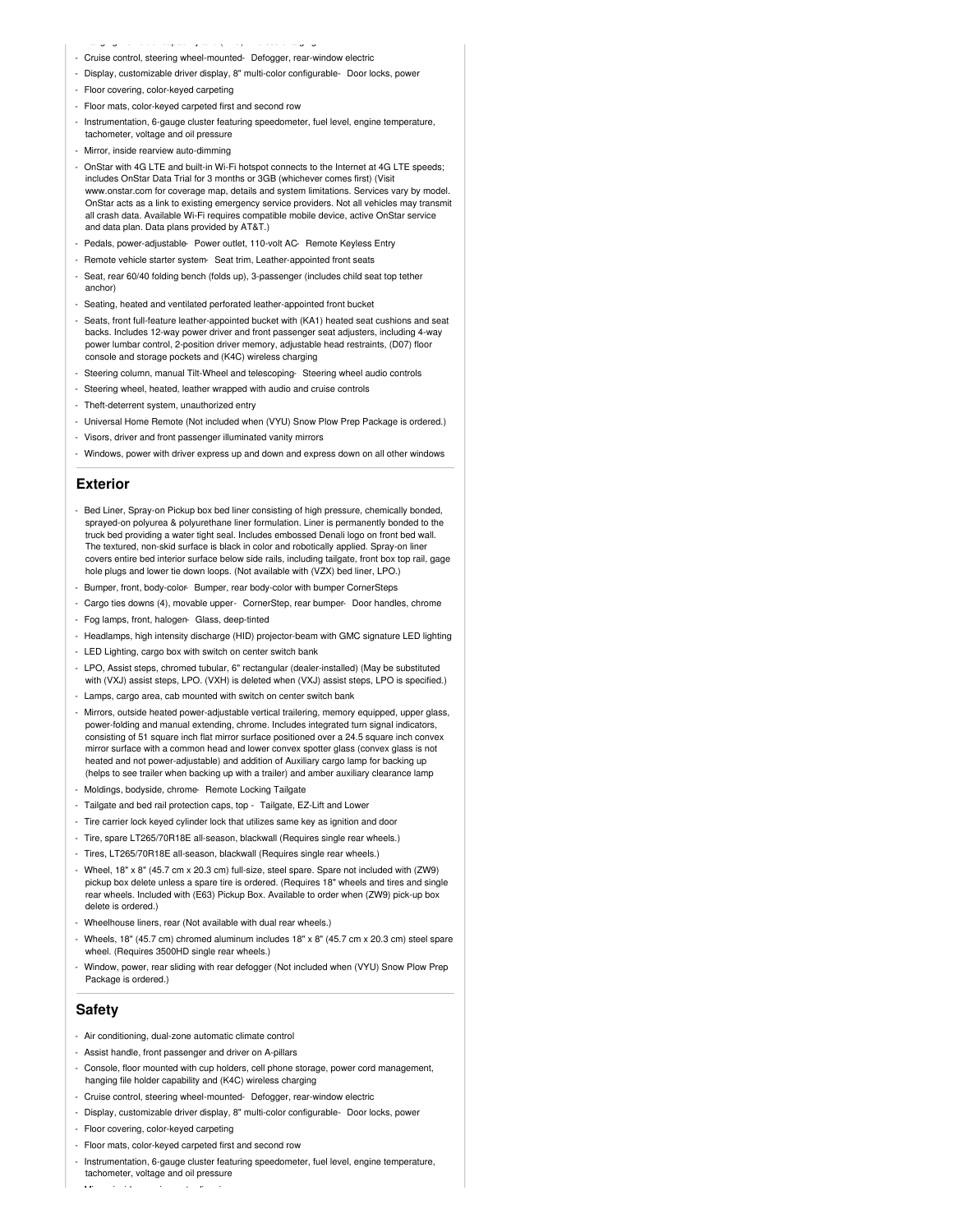- Mirror, inside rearview auto-dimming
- OnStar with 4G LTE and built-in Wi-Fi hotspot connects to the Internet at 4G LTE speeds; includes OnStar Data Trial for 3 months or 3GB (whichever comes first) (Visit www.onstar.com for coverage map, details and system limitations. Services vary by model. OnStar acts as a link to existing emergency service providers. Not all vehicles may transmit all crash data. Available Wi-Fi requires compatible mobile device, active OnStar service and data plan. Data plans provided by AT&T.)
- Pedals, power-adjustable- Power outlet, 110-volt AC- Remote Keyless Entry
- Remote vehicle starter system- Seat trim, Leather-appointed front seats
- Seat, rear 60/40 folding bench (folds up), 3-passenger (includes child seat top tether anchor)
- Seating, heated and ventilated perforated leather-appointed front bucket
- Seats, front full-feature leather-appointed bucket with (KA1) heated seat cushions and seat backs. Includes 12-way power driver and front passenger seat adjusters, including 4-way power lumbar control, 2-position driver memory, adjustable head restraints, (D07) floor console and storage pockets and (K4C) wireless charging
- Steering column, manual Tilt-Wheel and telescoping- Steering wheel audio controls
- Steering wheel, heated, leather wrapped with audio and cruise controls
- Theft-deterrent system, unauthorized entry
- Universal Home Remote (Not included when (VYU) Snow Plow Prep Package is ordered.)
- Visors, driver and front passenger illuminated vanity mirrors
- Windows, power with driver express up and down and express down on all other windows

#### **Mechanical**

- Air cleaner, high-capacity- Alternator, 150 amps
- Battery, heavy-duty 720 cold-cranking amps/80 Amp-hr maintenance-free with rundown protection and retained accessory power
- Brakes, 4-wheel antilock, 4-wheel disc with DuraLife brake rotors (Requires single rear wheels.)
- Capless Fuel Fill (Requires gas engine and (E63) pickup box.)
- Chassis, single rear wheel- Cooling, auxiliary external transmission oil cooler
- Cooling, external engine oil cooler- Differential, heavy-duty locking rear
- Engine, Vortec 6.0L Variable Valve Timing V8 SFI E85-compatible, FlexFuel capable of running on unleaded or up to 85% ethanol (360 hp [268.4 kW] @ 5400 rpm, 380 lb-ft of torque [515.0 N-m] @ 4200 rpm)
- Exhaust, aluminized stainless-steel muffler and tailpipe- Four wheel drive
- Frame, fully-boxed, hydroformed front section
- GVWR, 11,000 lbs. (4990 kg) with single rear wheels (Requires K35943 model and (L96) Vortec 6.0L V8 SFI engine.)
- Pickup box- Rear axle, 4.10 ratio (Requires (L96) Vortec 6.0L V8 SFI engine.)
- Recovery hooks, front, frame-mounted, black- Steering, Digital Steering Assist
- Steering, Recirculating ball with smart flow power steering system
- Suspension Package, Standard includes 51mm twin tube shock absorbers and 33mm front stabilizer bar
- Trailer brake controller, integrated
- Trailering equipment Trailering hitch platform 2.5" with a 2.0" insert for HD, 7-wire harness with independent fused trailering circuits mated to a 7-way sealed connector to hook up parking lamps, backup lamps, right and left turn signals, an electric brake lead, battery and a ground, The trailer connector also includes the 4-way for use on trailers without brakes park, brake/turn lamps
- Transfer case, electronic shift with rotary dial controls (Requires 4WD models.)
- Transmission, 6-speed automatic, heavy-duty, electronically controlled with overdrive and tow/haul mode. Includes Cruise Grade Braking and Powertrain Grade Braking (Requires (L96) Vortec 6.0L V8 SFI engine.)
- Underbody Shield, frame-mounted shields includes front underbody shield starting behind front bumper and running to first cross-member, protecting front underbody, oil pan, differential case and transfer case

### **Option Packages**

### **Factory Installed Packages**

-

-

-

ENGINE, DURAMAX 6.6L TURBO DIESEL V8, B20-DIESEL COMPATIBLE (445 hp [332 kW] @ 2800 rpm, 910 lb-ft of torque [1220 Nm] @ 1600 rpm)

TRANSMISSION, ALLISON 1000 6- SPEED AUTOMATIC, ELECTRONICALLY CONTROLLED with overdrive, electronic engine grade braking and tow/haul mode